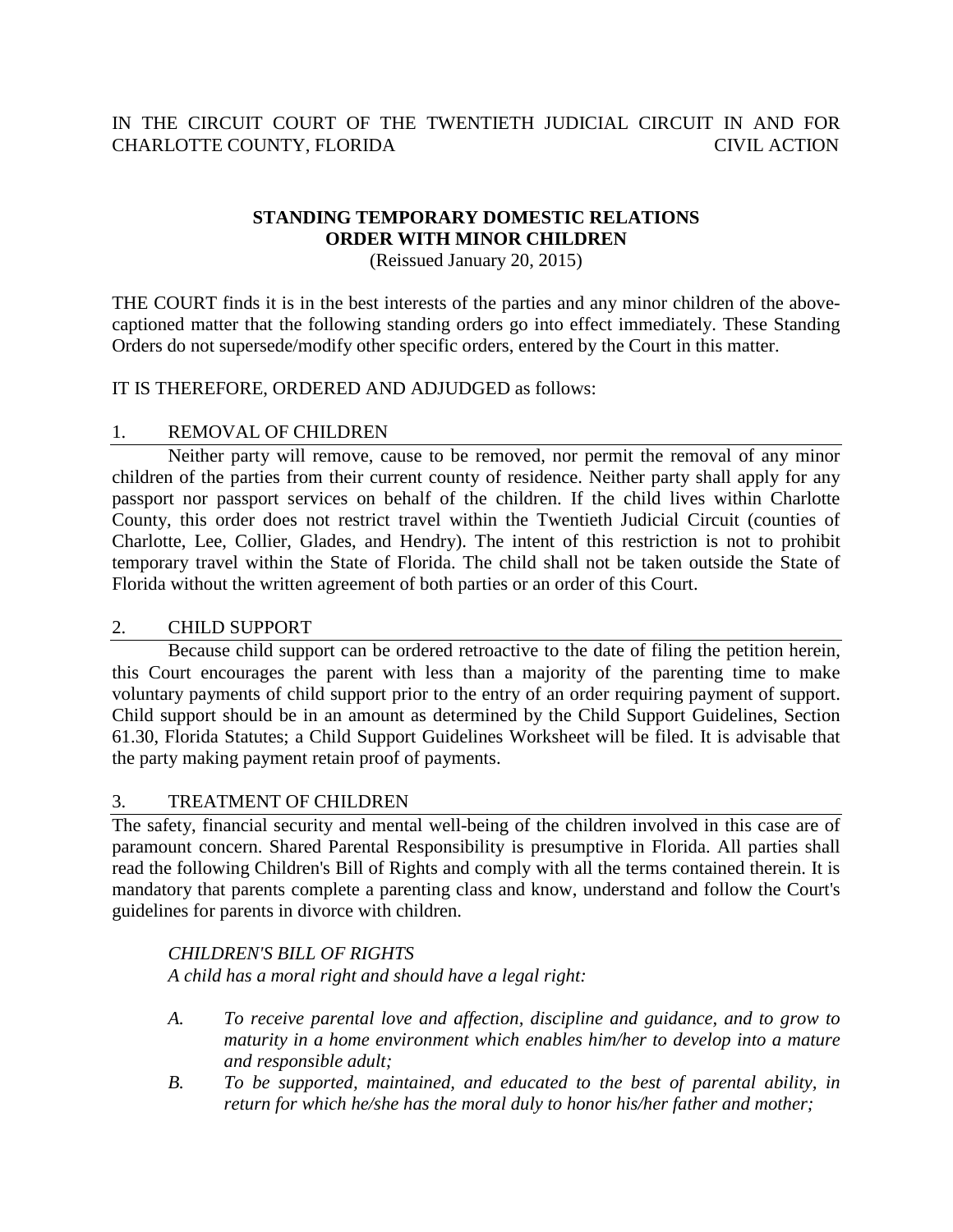- *C. To be reared as a person, within the family, at school and before the law;*
- *D. To receive fair treatment from all in authority;*
- *E. To be heard and listened to;*
- *F. To earn and keep his/her own earnings;*
- *G. To seek and obtain medical care and treatment and counseling;*
- *H. To emancipation from the parent-child relationship when that relationship has broken down, the child has left home due to abuse, neglect, serious family conflict, or other sufficient cause, and his/her best interests would be served by the termination of parental authority;*
- *I. To be free of legal disabilities or incapability save where such are convincingly shown to be necessary and protective of the actual best interests of the child; and*
- *J. To receive special care, consideration, and protection in the administration of law or justice so that his/her best interests always are a paramount factor;*
- *K. To believe that he/she has the love and respect of each parent and that each parent is worthy of his/her love and respect;*
- *L. To be free of the adverse influence of quarrelsome parents; to be free of parental efforts to alienate the child from the other parent.*

### 4. REQUIRED ATTENDANCE IN A 4 HOUR PARENTING COURSE

FLORIDA STATUTE CHAPTER 61.21. All parties to a dissolution of marriage proceeding with minor children or a paternity action that involves issues of parental responsibility shall be required to complete the Parent Education and Family Stabilization Course prior to the entry by the court of a final judgment. The Court may excuse a party from attending the parenting course for good reason. Each party to a dissolution or paternity action shall file an original certificate of completion with the Clerk of Court. "TransParenting" is offered by the Charlotte County Public Schools. To enroll, call 941-255-7480. Also, "Parents, Children, and Divorce" is offered in Charlotte County and surrounding counties. To enroll, call **800-767-8193**. An Internet link to a list of providers approved b¥ the Department of Children and Family Services may be found at the website of the 20th Judicial Circuit:

*www.ca.cjis20.org, "Programs," "Family Court," "Parenting Classes,: or www.myfloridafamilies.com/docs/ParentEducationFamilyStabilizationCourseProvidersList.pdf*

As required by Section 61.21 (3)(c), the list of providers includes Internet online course providers and also correspondence course providers, so a parent located anywhere has the ability to complete the parenting course.

### A. *Required Attendance*

- (1) **Dissolution of Marriage**: The Petitioner must complete the course within 45 days after the filing of the petition; the Respondent must complete the course within 45 days after service of the petition.
- (2) **Paternity Actions**: The Petitioner must complete the course within 45 days after the filing of the petition, the other party must complete the course within 45 days, after an acknowledgment of paternity by that party, an adjudication of paternity of that party, or an order granting visitation to or support from that party.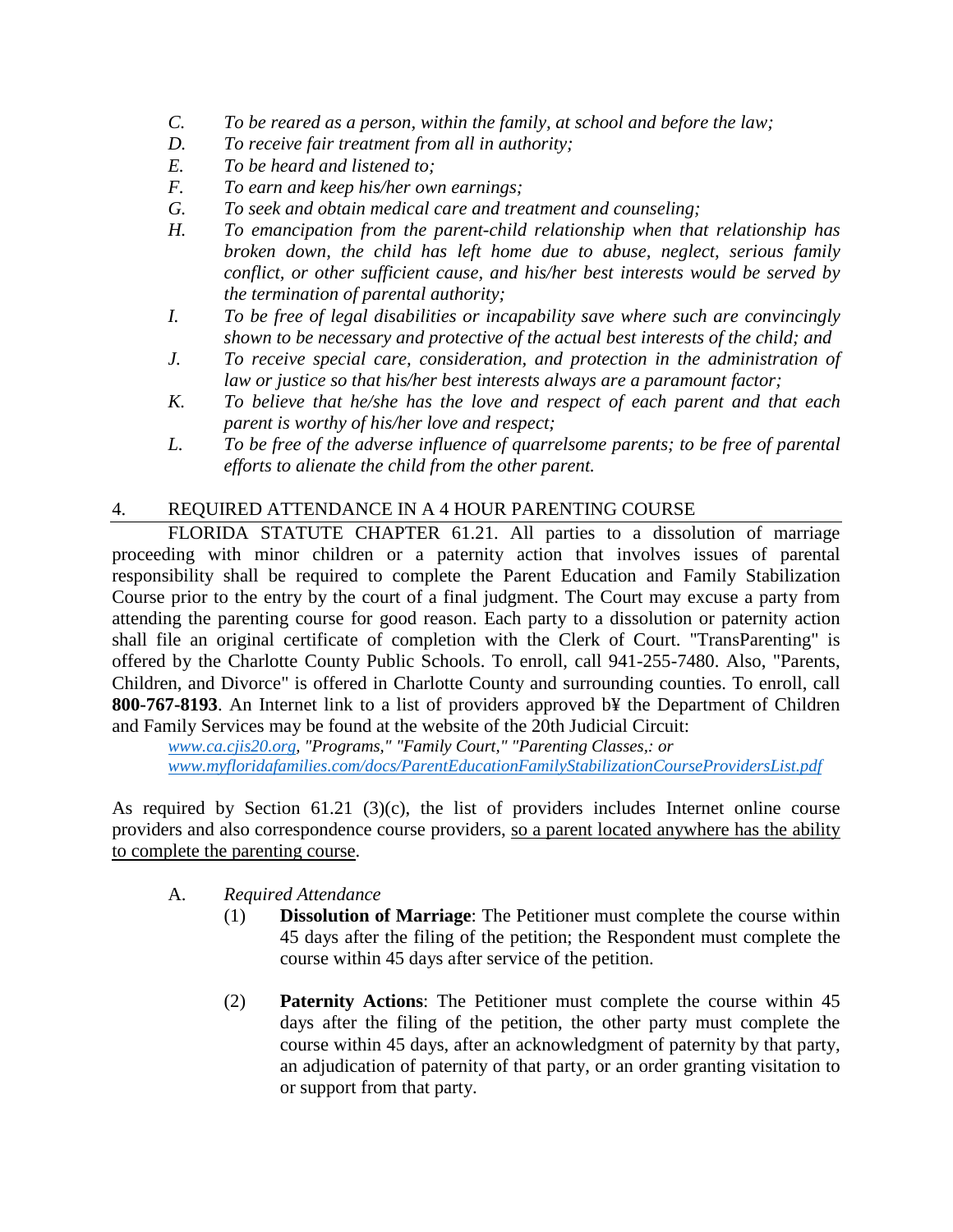B. *Cost*

Each party shall pay their respective cost of the Parenting Education and Family Stabilization Course. The cost is determined by the agencies providing the different programs. No person shall be refused permission to attend because of inability to pay.

## C. *Non-Compliance*

If either party does not attend and complete the Parent Education and Stabilization Course, the Court may enter an Order to Show Cause and will schedule a hearing date. At the hearing, the non-complying party will be required to demonstrate why he or she has not attended the Parenting Education and Family Stabilization Course. The Court may impose sanctions, including a Stay of Proceedings, or any other sanction the Court finds just, including a fine and/or incarceration for up to but not

exceeding six months without a jury trial for indirect criminal contempt.

D. *Court Privilege*

The Court may, on its own motion, order the parties to attend the program at any time it deems necessary.

# 5. CONDUCT OF THE PARTIES DURING THE CASE.

Both parties are directed to refrain from physical, verbal or any other form of harassment of the other, including but not limited to acts done in person or by telephone/internet, at their residence or at work.

## 6. DISPOSITION OF ASSETS AND CASH.

Neither party will conceal, damage, nor dispose of any asset, whether jointly or separately owned, nor will either party dissipate the value of any asset (for example, by adding a mortgage to real estate) except by written consent of the parties or an order of Court. Neither party will cancel nor cause to be canceled any utilities, including telephone, electric or water and sewer. The parties may spend their income in the ordinary course of their personal and family affairs. Neither party will conceal, hoard, nor waste jointly owned funds, whether in the form of cash, bank accounts or other highly liquid assets, except said funds can be spent for the necessities of life. Any party who violates this order will be required to render an accounting and may be later sanctioned for wasting a marital asset. Each Petitioner and Respondent must file a Financial Affidavit detailing his/her assets and liabilities.

## 7. PERSONAL AND BUSINESS RECORDS/INSURANCE.

Neither party will, directly nor indirectly, conceal from the other or destroy any family records, business records, or any records of income, debt, or other obligations. Any insurance policies in effect at the time the petition herein was filed will not be terminated, allowed to lapse, concealed, modified, borrowed against, pledged, or otherwise encumbered by either of the parties or at the direction of either party. All insurance policies of every kind will remain the same without change of their terms. All policy premiums will continue to be paid in full on a timely basis unless there is a written consent by both parties, or an order of the Court.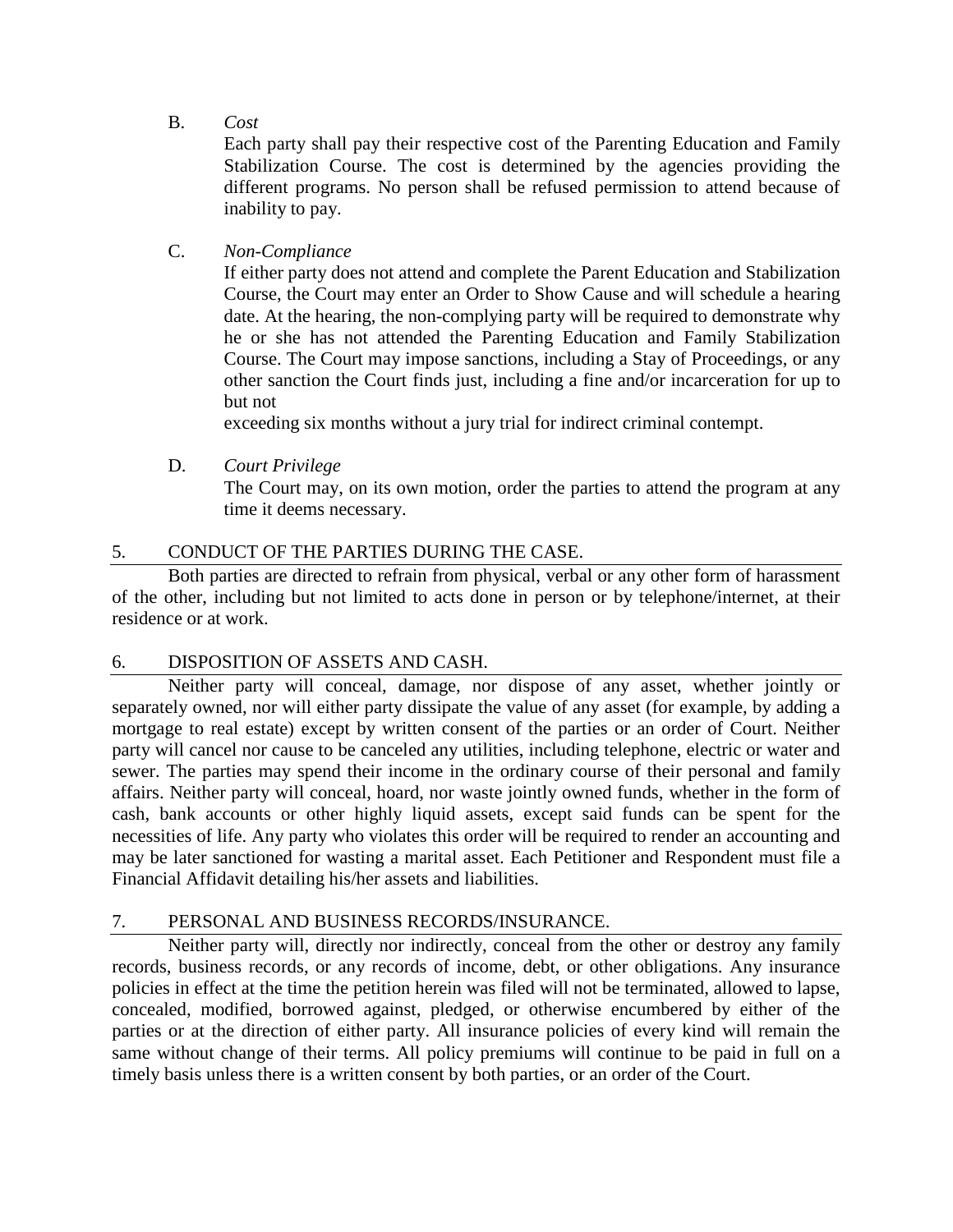### 8. ADDITIONAL DEBT.

Neither party will incur additional personal debt which would bind the other spouse nor tie up any assets, except by the written consent of the parties or order of this Court. The parties are strongly urged to temporarily refrain from using joint credit cards except for absolute necessities and only as a last resort. Abuse of credit, especially the other spouse's credit, offends the Court's sense of equity and will be dealt with accordingly.

### 9. SANCTIONS.

The Court will sanction any party who fails without good cause to satisfactorily comply with the rules pertaining to the production of financial records and other documents, or fails without good cause to answer interrogatories or attend a deposition, with an award of a minimum of \$250 in attorney's fees (or a fine of an equal amount if the spouse seeking compliance has no attorney).

### 10. VIOLATION OF THIS ORDER.

Judicial enforcement, due to violation of this order, may result in sanctions against the party found to be in violation of the order.

### 11. APPLICATION OF THIS ORDER.

This Standing Order does not supersede or modify other specific orders entered by the Court in this matter. This order shall bind the petitioner upon the filing of this action and shall become binding on the respondent upon service of the order. This order shall remain in full force and effect until further order of the Court. Any part of this order, not changed by some later order, remains in full force and effect. This entire order will terminate once a final judgment is entered.

**The Petitioner or Petitioner's attorney, shall furnish a copy of this Order to the Respondent or Respondent's attorney, if any.**

DONE AND ORDERED at Punta Gorda, Charlotte County, Florida, on this 23<sup>rd</sup> day of July, 2015.

ROBERT J. BRANNING CIRCUIT COURT JUDGE

Attachment A : "NOTICE TO ALL PARTIES IN THE FAMILY COURT"

#### IN CHARLOTTE COUNTY

"If you are a person with a disability who needs any accommodations in order to participate in this proceeding, you are entitled, at no cost to you, to the provision of certain assistance. Please contact Jon Embury, Administrative Services Manager, whose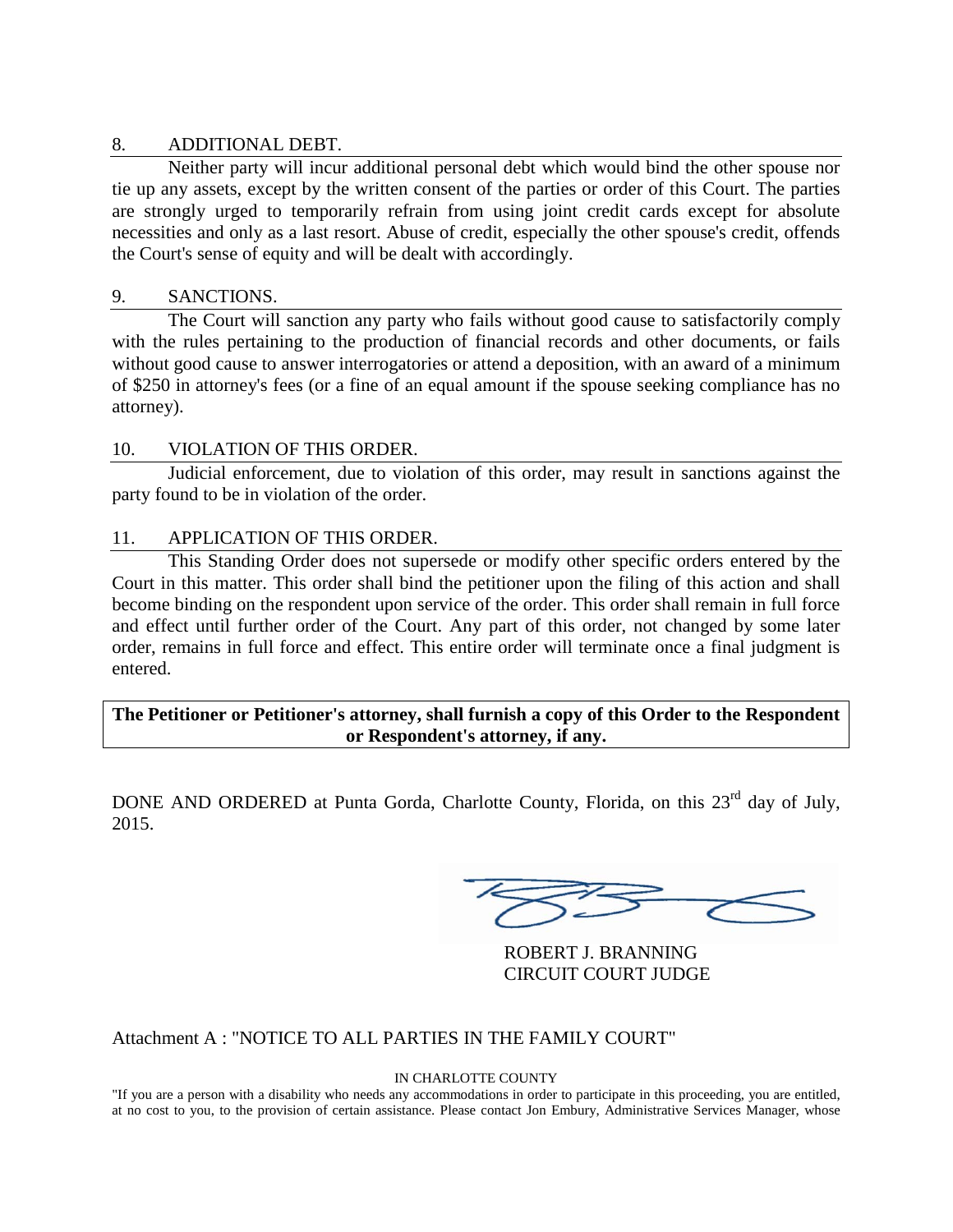office is located at 350 E. Marion Avenue, Punta Gorda, Florida 33950, and whose telephone number is (941) 637-2110, at least 7 days before your scheduled court appearance, or immediately upon receiving this notification if the time before the scheduled court appearance is less than 7 days; if you are hearing or voice impaired, call 711."

# **ATTACHMENT A**

## NOTICE TO ALL PARTIES IN THE FAMILY COURT

The following are the policies of the Family Law Division of the Charlotte County Circuit Court. Read them carefully. All parties are expected to know and obey these policies.

### COURTROOM CONDUCT AND BEHAVIOR

All courtroom proceedings shall be conducted with dignity, decorum, courtesy and civility.

### BY ORDER OF THE CHIEF JUDGE:

### 11.1 Cell Phones

THE USE OF CELLULAR TELEPHONES AND PAGERS IS PROHIBITED IN THE COURTROOM. ALL CELLULAR TELEPHONES AND PAGERS MUST BE TURNED OFF PRIOR TO ENTERING THE COURTROOM AND REMAIN OFF WHILE IN THE COURTROOM. FAILURE TO COMPLY WITH THIS ORDER MAY RESULT IN THE SEIZURE OF THE TELEPHONE AND/OR A CHARGE OF CONTEMPT OF COURT.

### 11.2 Dress appropriately.

Court business is very important. People who do not dress or groom properly might give the wrong impressions. It may show a lack of concern for the case or a lack of respect for the dignity and authority of the Court. Shorts, tank or halter tops, undershirts, and individuals wearing caps or hats are forbidden. *The judges have the authority to ban persons not appropriately dressed from participating in the proceedings*.

### 11.3 Speaking.

A court proceeding is not a free-for-all where people can say whatever they want whenever they feel like it. Parties do not speak unless they are directed by the Judge or a lawyer to speak and then they should speak only to the Judge or lawyer. A party never speaks directly to the other spouse in court.

Interruptions, sarcasm, insults, and unresponsiveness answers will not be tolerated.

Similarly, derogatory or disrespectful verbal or nonverbal expressions will not be tolerated. DO NOT start arguments with or threaten anyone, especially the Judge. *The Judge has the authority to hold you in contempt or expel anyone from the courtroom who hinders the orderly conduct of business.*

### 11.4 Disruptive Behaviors.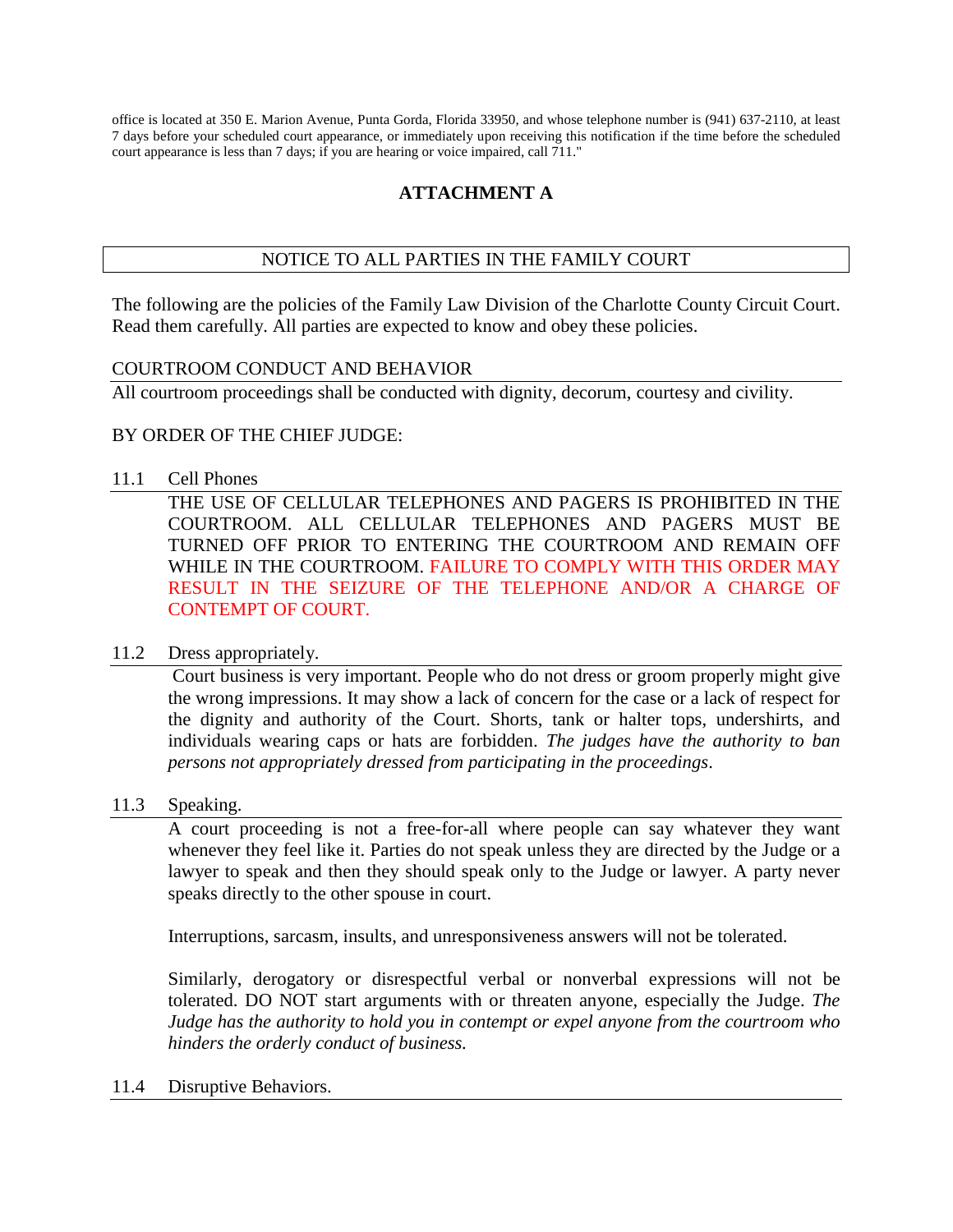While it is understood that parties may be upset when they come to court, they are expected to keep their anger and other offensive behavior under control.

### CHILDREN IN COURT

### **The Courtroom is no place to bring children, especially small children. Generally, the Court will not permit children of parties to testify as witnesses.**

1. *Children as witnesses.*

Minor children of the parties are rarely, if ever, allowed to testify in divorce proceedings because it is unfair to them and rarely serves any useful purpose. Unless permission has been obtained from the Judge in advance, a child will not testify.

### 2. *Children in the courtroom*.

**Parties should not bring their children to the courthouse at all. Parties are strongly urged to get sitters for children too young to behave properly in court.** Sometimes, a party is unable to get a babysitter and must bring a small child to court. However, children who are old enough to sit outside the courtroom unattended must remain outside the courtroom while your case is being heard. All children inside the courtroom must be quiet and in their seats or under an adult's control at all times. If a child disrupts the proceedings, the child must be taken out of the courtroom which could cause you to miss out on what is taking place inside.

## APPEARING IN COURT WITHOUT AN ATTORNEY (*PRO SE*)

### **A** *Pro Se* **Litigant, a party without an attorney, is not entitled to special treatment or privileges, and must follow the same rules of procedure and ethical regulations that govern practicing attorneys.**

- 1. The Court must treat a *Pro Se* party much the same way it treats a lawyer. *Pro Se* litigants are not expected to be as skilled and knowledgeable as lawyers, but, are subject to the same rules and regulations as a party who has an attorney. Judges are forbidden by law to act as lawyers for unrepresented parties. It is also unethical for Judges to give them special treatment. The Judge's Judicial Assistant is part of the office of the Circuit Court Judge and is forbidden from doing anything the Judge cannot do.
- 2. Neither the Judge nor the Judicial Assistant can give a *Pro Se* Litigant legal advice, practice tips or help in writing court papers. Most questions regarding what to do or how to do it cannot be answered and should not be asked.
- 3. Contact with Judge's office. A *Pro Se* party is authorized to contact the Judge's office by telephone only on matters related to the court's schedule and attendance in court. There is no other authorized purpose to contact the Judge's office. Visiting the Judge's office is